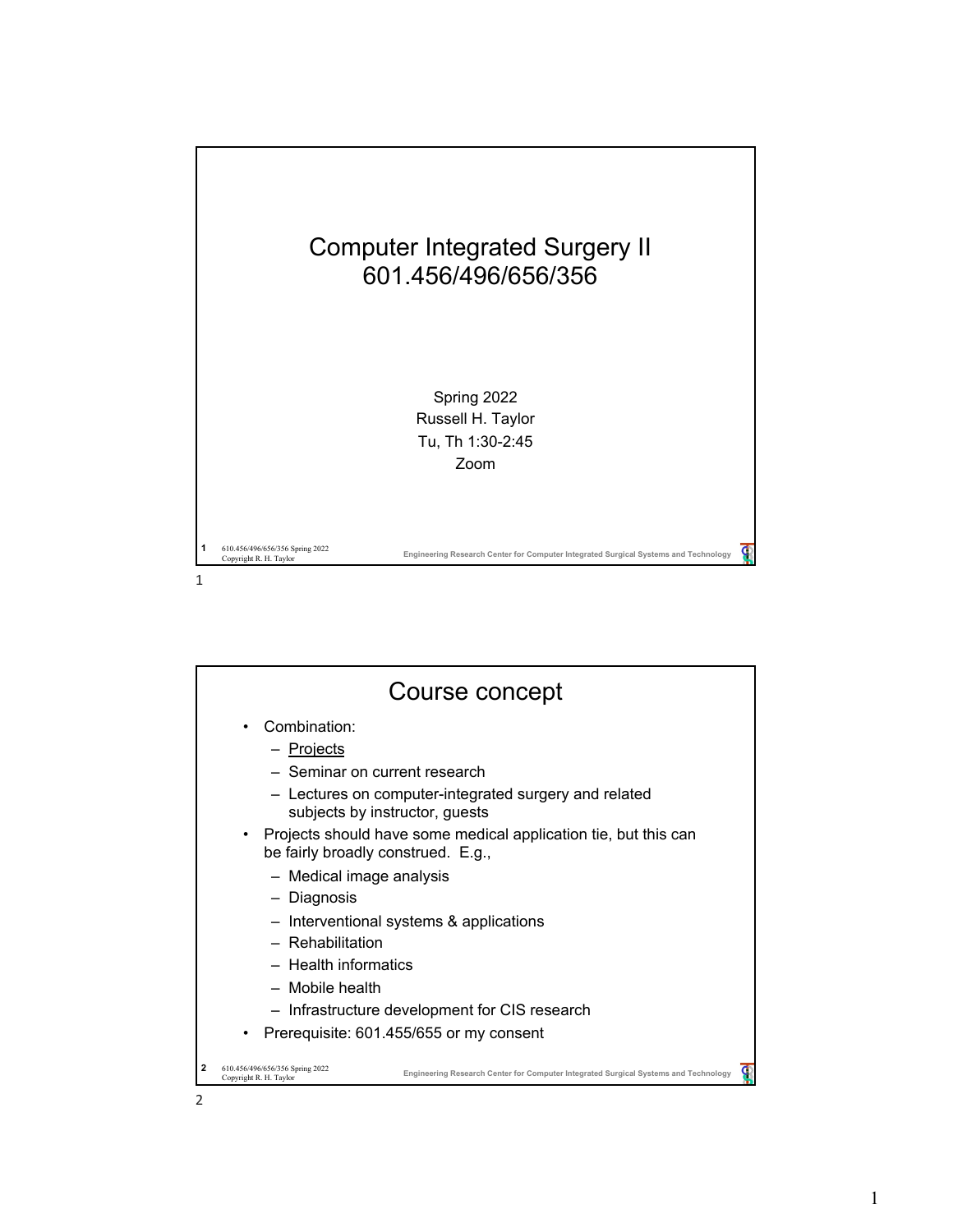

| <b>Contact Information</b>                                                                                                                                                                                                 |  |
|----------------------------------------------------------------------------------------------------------------------------------------------------------------------------------------------------------------------------|--|
| Course web sites:<br>- Wiki page: https://ciis.lcsr.jhu.edu/dokuwiki/doku.php?id=courses:456<br>- Piazza: https://piazza.com/class/kjrnh4pc34z386                                                                          |  |
| $TA = Yixuan Wu$<br>- Email: yixuan wu@jhu.edu<br>- Office Address: Hackerman 137<br>$-$ TA office Hours = TBD                                                                                                             |  |
| My office hours<br>- By appointment (see Ashley in Hackerman 200)<br>My lab meeting is Mon. 16:00-17:00 on Zoom<br>- Link is https://wse.zoom.us/j/870643547                                                               |  |
| - May change, but all are welcome<br>FRC/LCSR Seminars Wed. 12-1:00 on Zoom<br>- Link is https://wse.zoom.us/s/94623801186                                                                                                 |  |
| LCSR Grad Students Seminars Monday 12:00-1:00 on Zoom<br>- Link is https://wse.zoom.us/s/94623801186<br>Medical Image Analysis Seminar (601.856)<br>- Jointly led by Prof. Taylor and Prof. Prince Tues. 3-4:30 Malone 228 |  |
| - Paper reading and discussion on medical image analysis<br>610.456/496/656/356 Spring 2022<br>Engineering Research Center for Computer Integrated Surgical Systems and Technology<br>Copyright R. H. Taylor               |  |
|                                                                                                                                                                                                                            |  |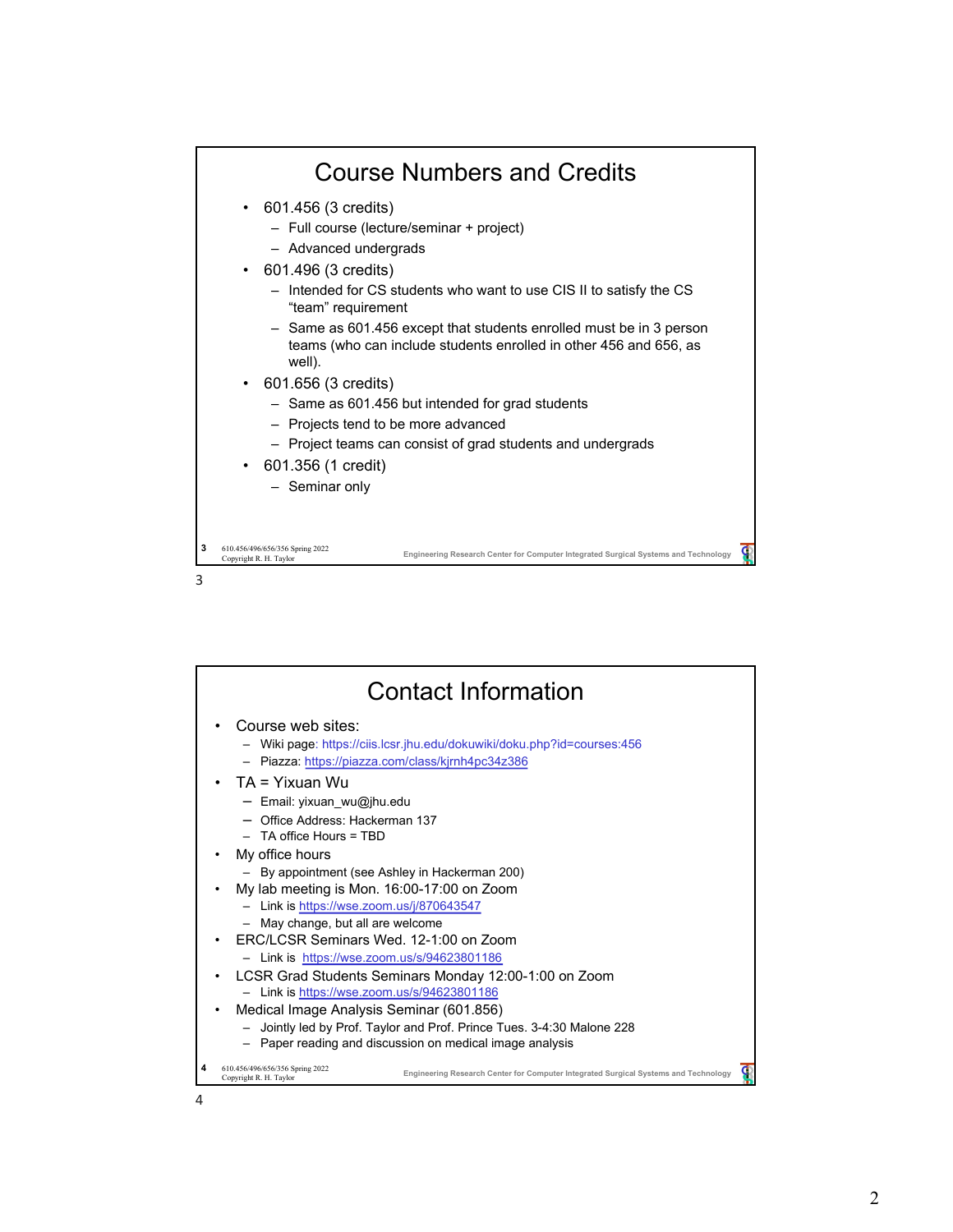

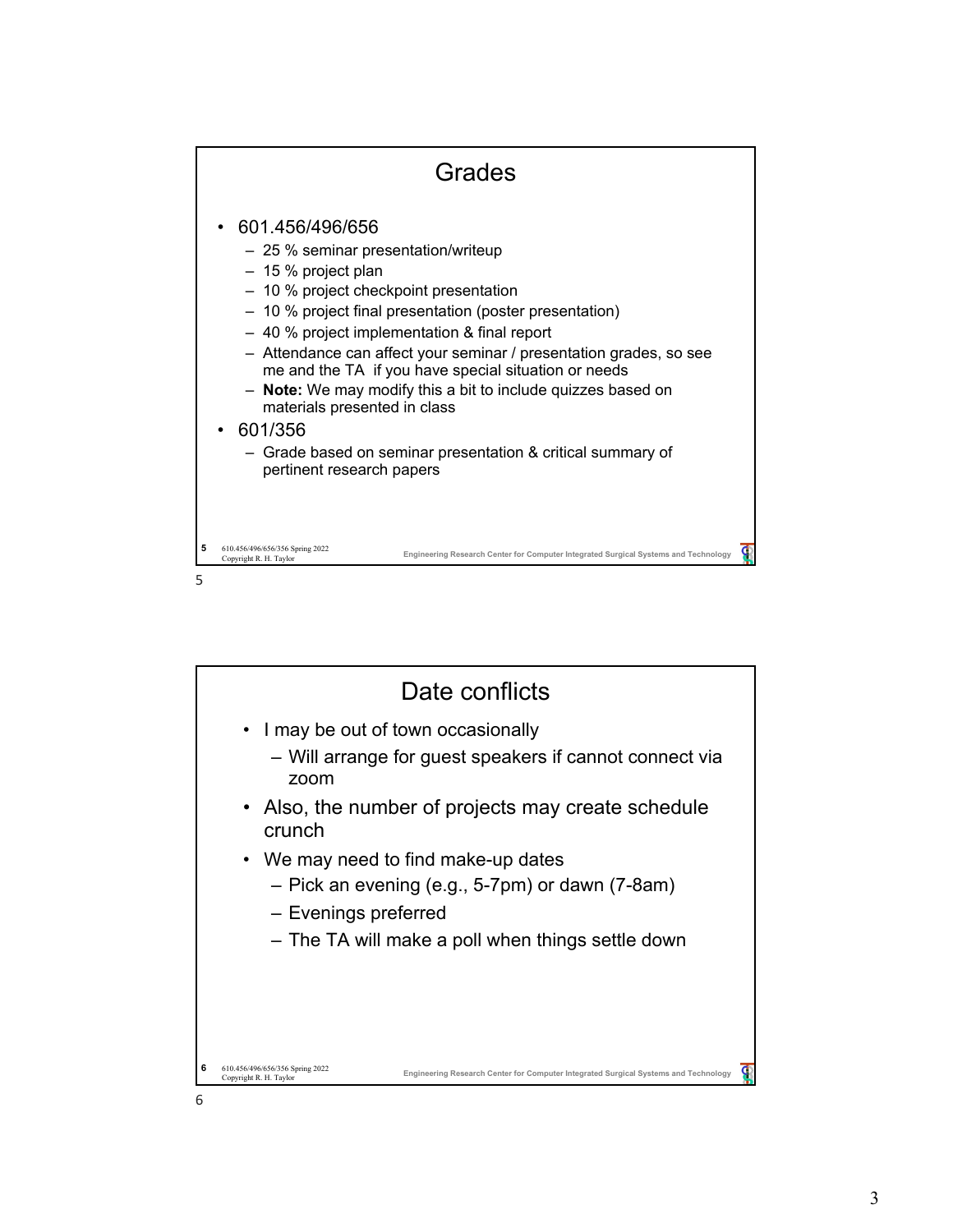

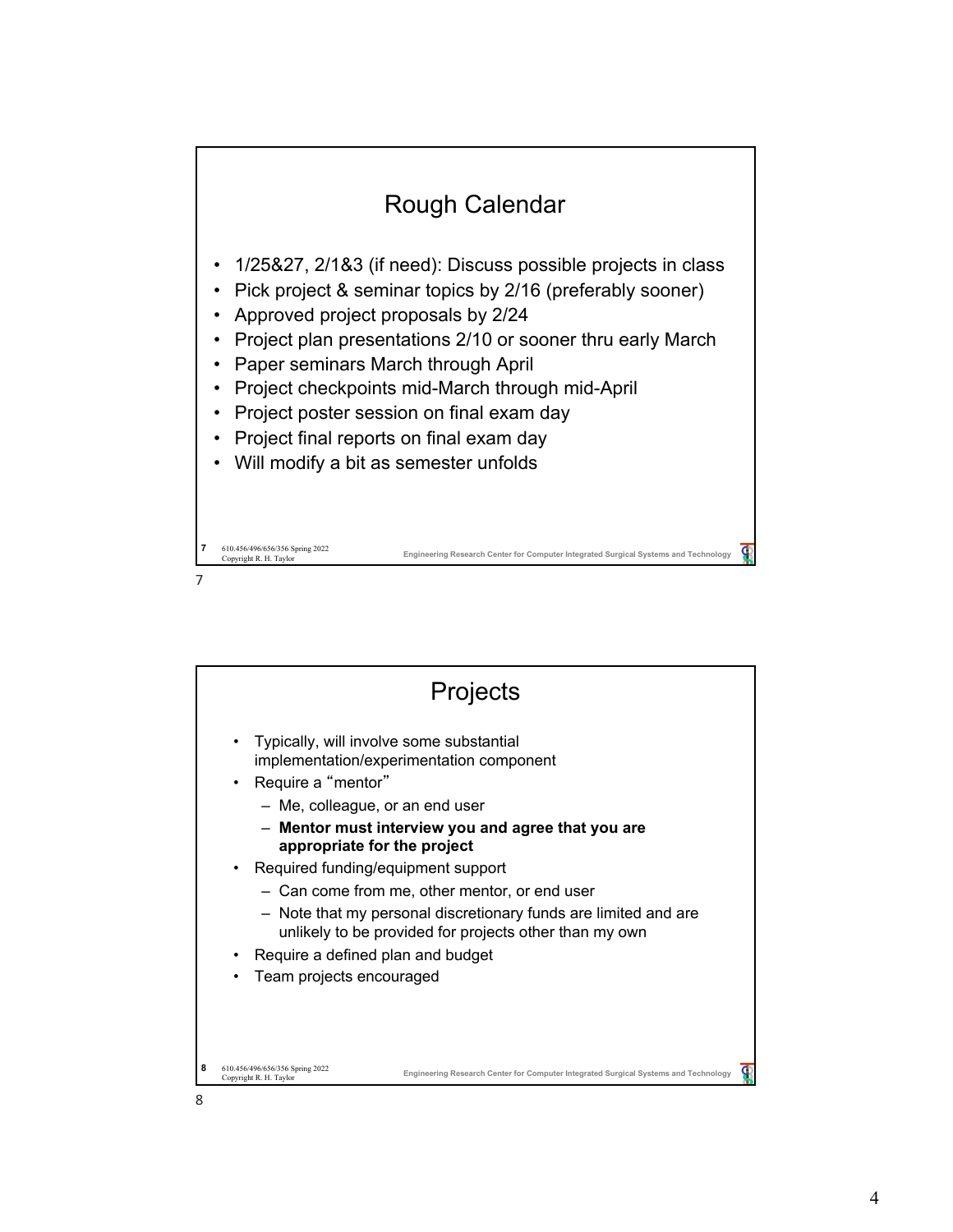

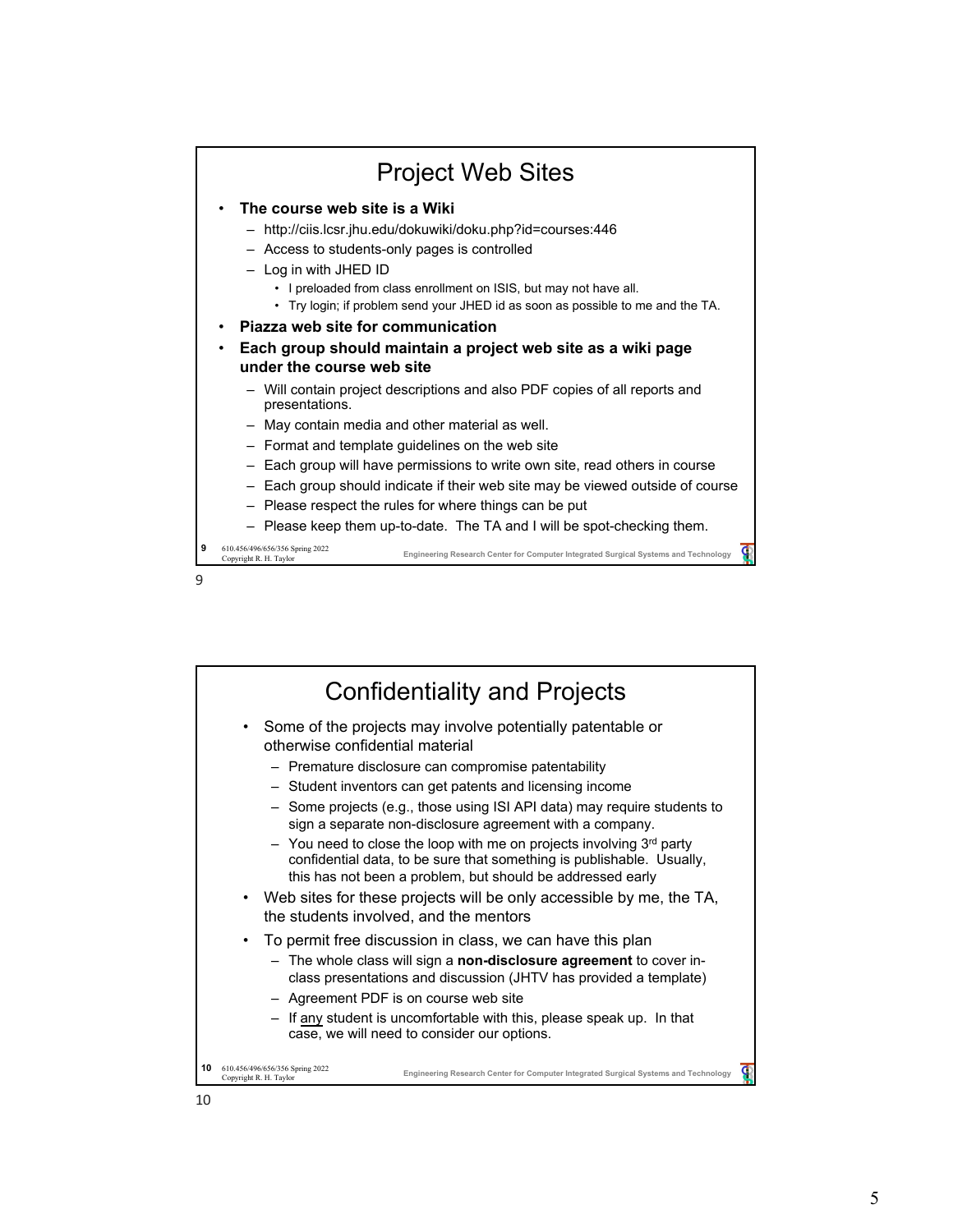

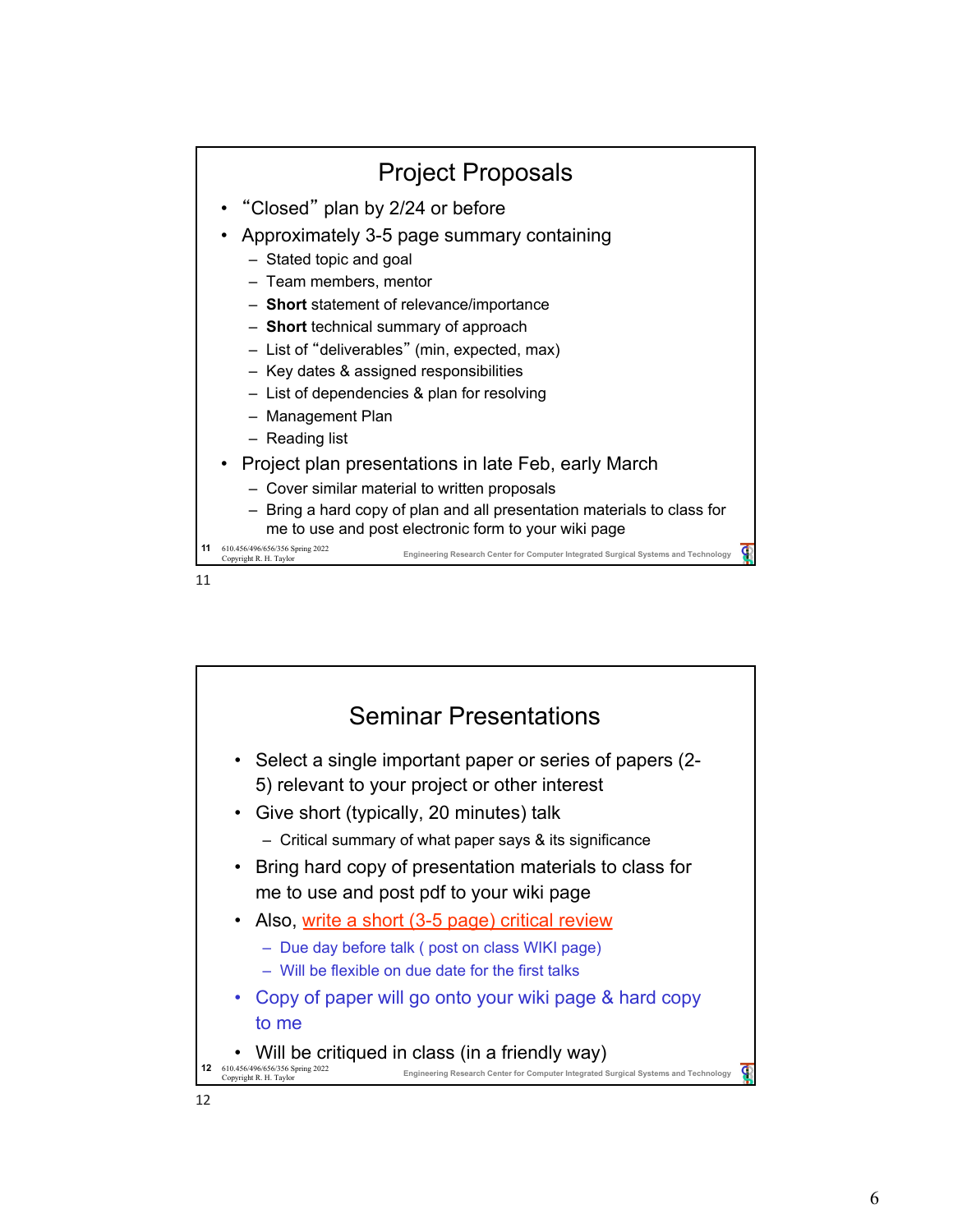

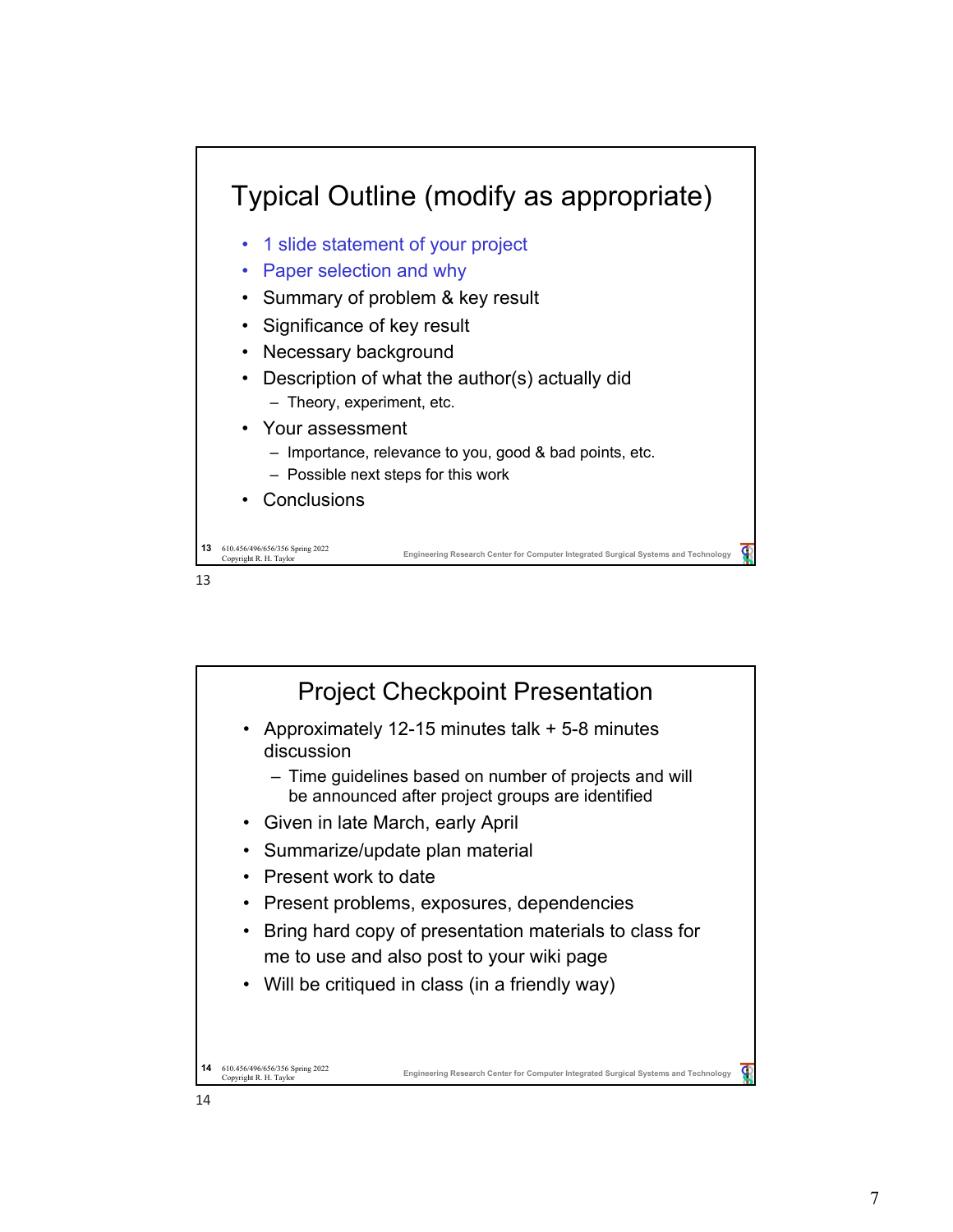